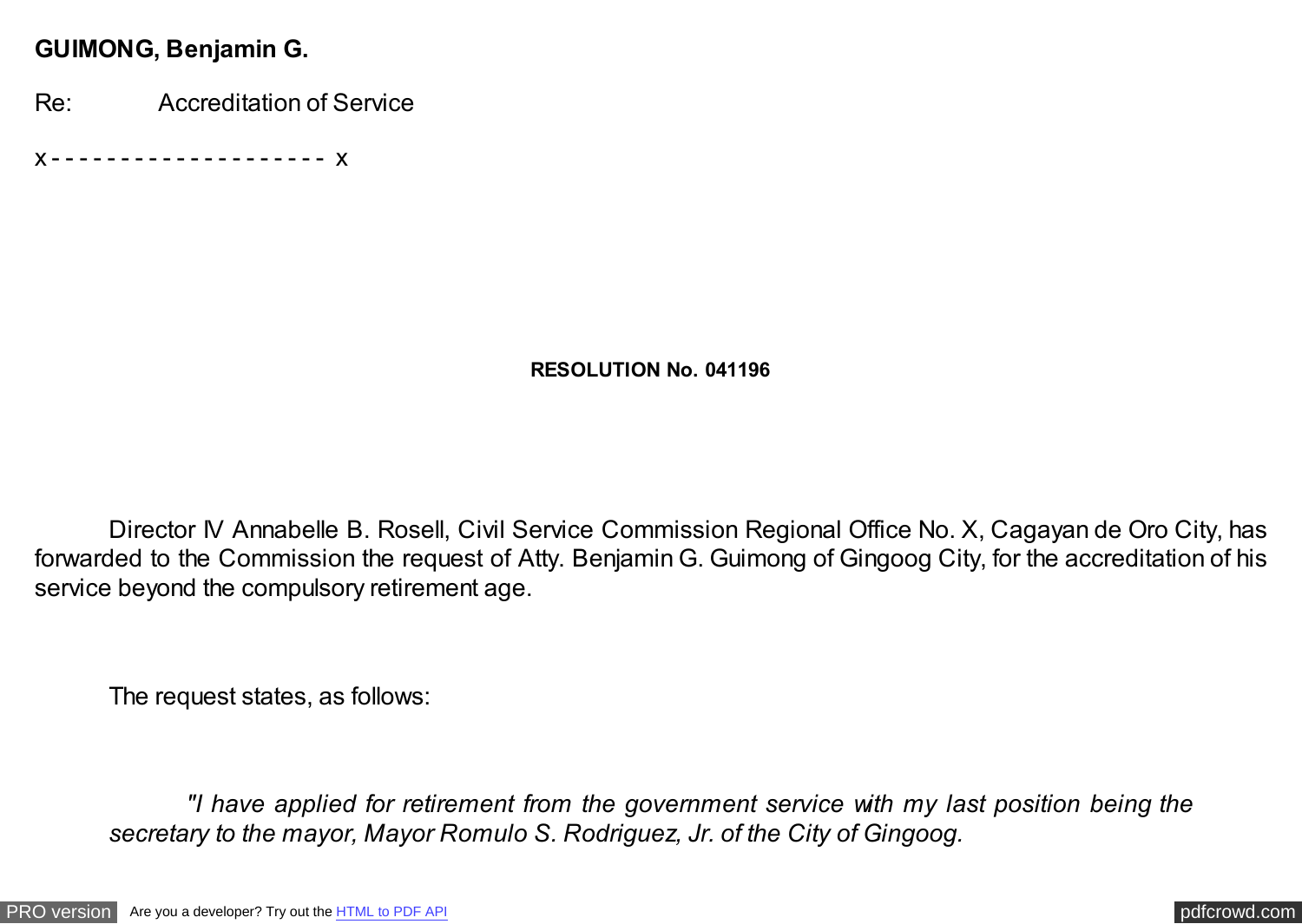*"To deserve the full benefits under the new GSIS Law, I was asked by the GSIS to seek the accreditation of my years of service after I turned sixty five years of age on May 25, 1998.*

 *"My appointment as secretary to the mayor after turning sixty-five was approved unconditionally by the Civil Service Commission, Region X, Cagayan de Oro City."*

In her transmittal letter, Director Rosell submitted the following observation:

*"Nonetheless, we would like to express our opinion on the matter for whatever it may be worth.*

 *"Section 13 of the Government Service Insurance System Act of 1997 (R.A. No. 8291), provides:*

#### *x x x*

 *"Upon the other hand, Section 12 of Rule XIII of CSC Memorandum Circular No. 15, series of 1999, provides:*

#### *x x x*

 *"It may be gleaned from the foregoing provisions that retirement is compulsory at the age of sixty-five (65) years regardless of employment status. However, upon representation by the head of office prior to the date of compulsory retirement, the Commission may extend the services of an employee for a maximum period of one (1) year, to complete the fifteen-year service requirement for purposes of retirement.*

 *"Atty. Guimong has to his credit twelve (12) years, three (3) months and sixteen (16) days of government service when he turned sixty-five (65) years on May 25, 1998. Thus, even if his*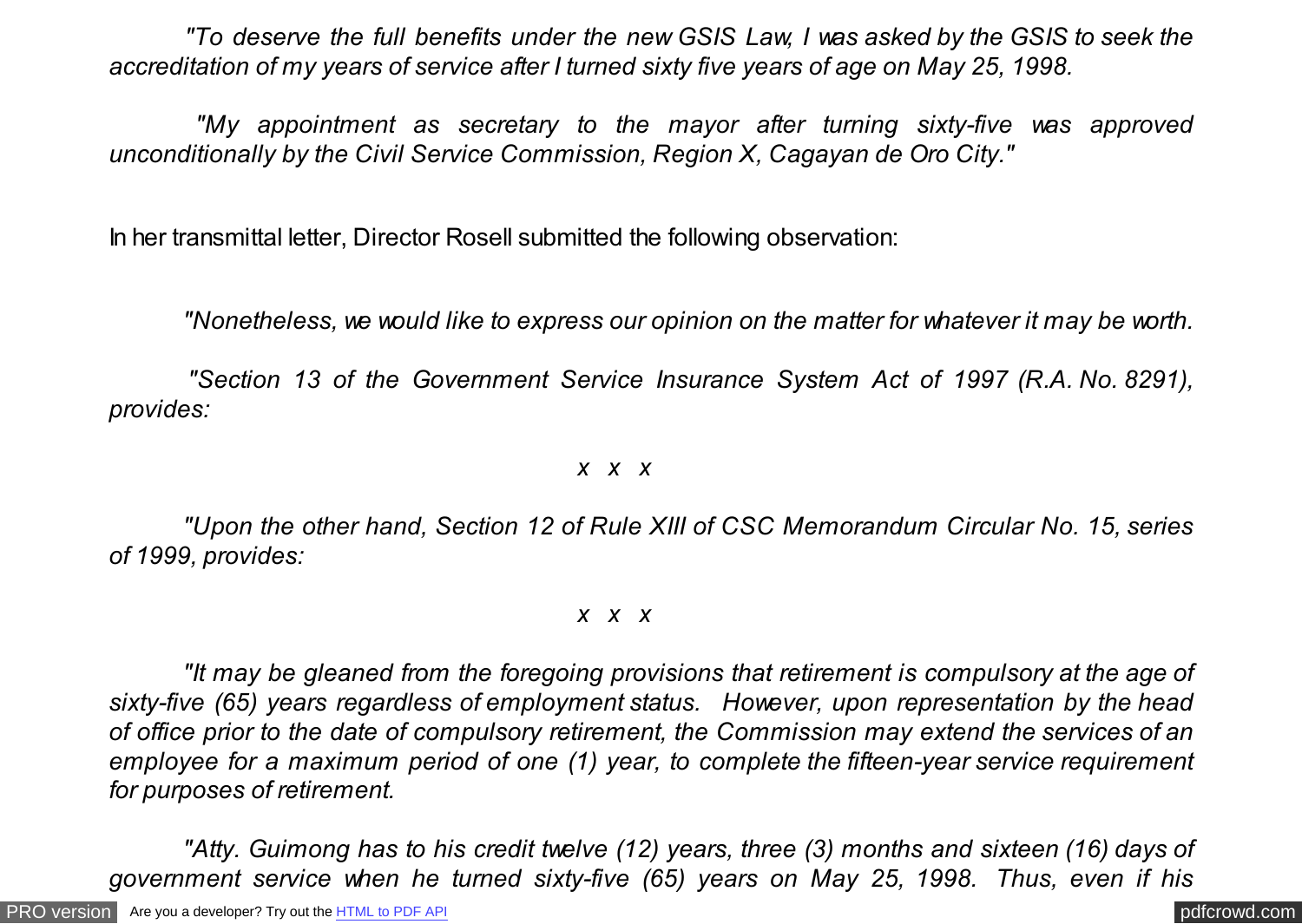*services were extended for a maximum period of one (1) year, he still cannot meet the fifteen-year service requirement. Thus, while it is true that one who is more than sixty-five (65) years old may still be employed in a primarily confidential position, there appears to be no legal basis for unlimited accreditation for services rendered beyond the compulsory retirement age."*

Seemingly straightforward, the request is nothing but simple. From the records of the case, Guimong compulsorily retired from the government service on May 25, 1998. At that time, his government stint totaled twelve (12) years, three (3) months and sixteen (16) days. However, despite his compulsory retirement, he continued to serve as Secretary to the Mayor until December 31, 2002, under coterminous status on an annual rate basis. This means that his coterminous appointment as Secretary to the Mayor was renewed each year.

 In his present request, Guimong seeks to have the service he rendered following his compulsory retirement accredited to enable him to enjoy full retirement benefits. This is because under existing laws, the service requirement for retirement is fixed at fifteen (15) years.

 The Commission notes that Guimong is focusing his request on service accreditation in order to complete the needed fifteen years of service. In the ordinary course of things, however, a retiring employee, who falls short of the service requirement, should have his service extended by the Commission. When so granted, the extended period shall be tacked into the retiree's actual length of service.

 Guimong did not have his service extended by the Commission following his compulsory retirement. Rather, he continued in the service by virtue of the coterminous appointment issued to him, which was renewed yearly until December 2002. In effect, through the repeated renewal of his coterminous appointment, Guimong was able to accumulate more than the sufficient number of years to satisfy what he lacked in government service, without having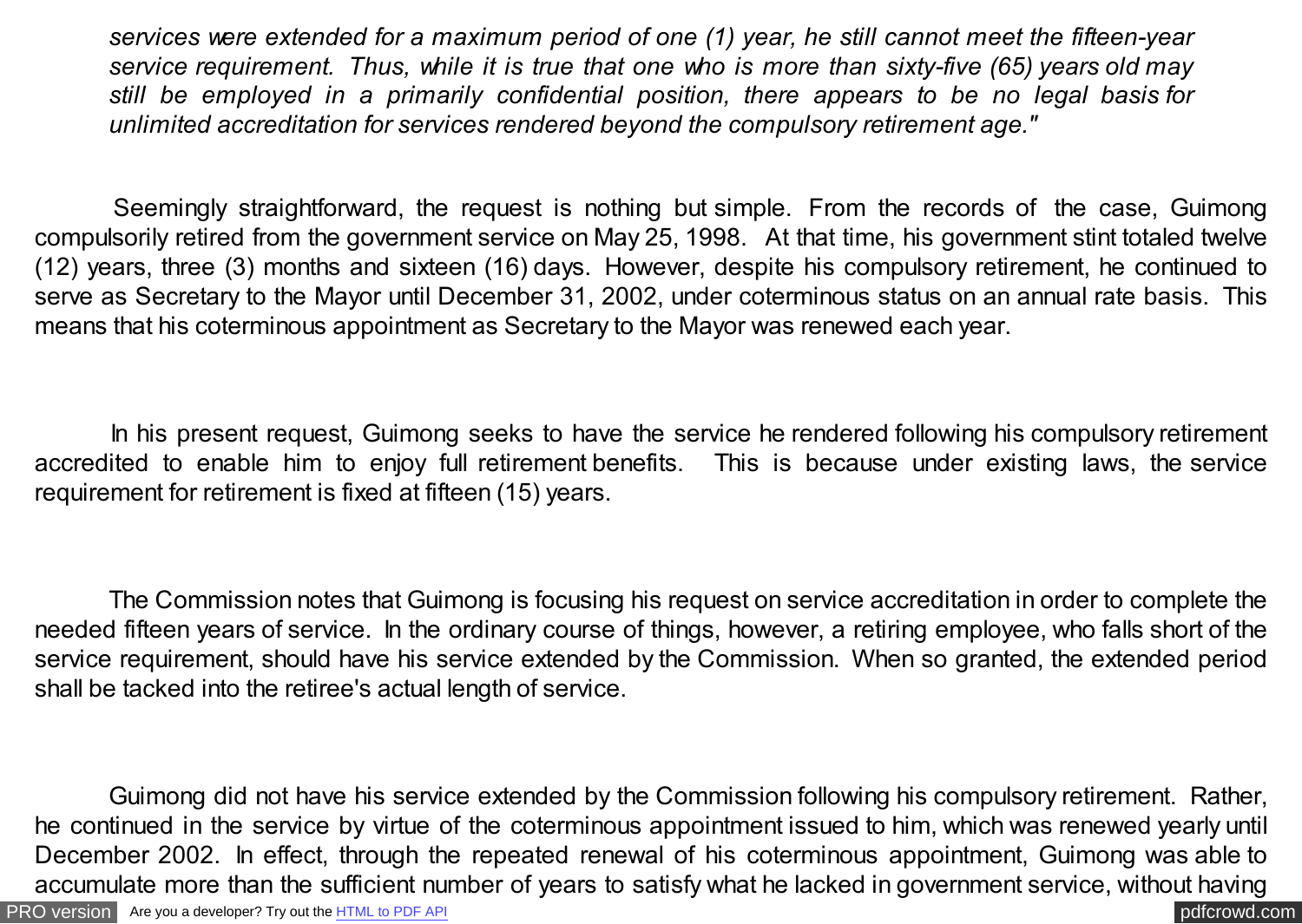to go through the normal process of service extension.

 Is the said period of service creditable? The answer that readily suggests itself is that it is. Guimong rendered the service under a valid appointment. Therefore, the same must necessarily be credited to his favor.

 Such a simple reasoning, however, ignores the fact that his coterminous appointment was issued and then renewed several times when Guimong was already of compulsorily retirement age. It is this attendant factor that precludes any immediate inference of a clear-cut conclusion.

 To its mind, the Commission believes that the disposition of the present request hinges not so much on service accreditation but rather, more on service extension. For, if the service rendered by Guimong after his compulsory retirement would partake the character of service extension, then, indeed, the same shall be considered creditable for retirement.

 It is clear, at least from the time of the High Court's ruling in the case of **Rabor vs. Civil Service Commission (244 SCRA 629),** that a compulsory retiree may have his service extended for a maximum period of one year in order to complete the fifteen-year service requirement. However, the service extension is not a matter of right. Before service extension may be effectuated, it is imperative that the requisite authorization of the Commission should first be sought. On this point, the head of the agency where the compulsory retiree belongs, should, as a rule, make the proper representation.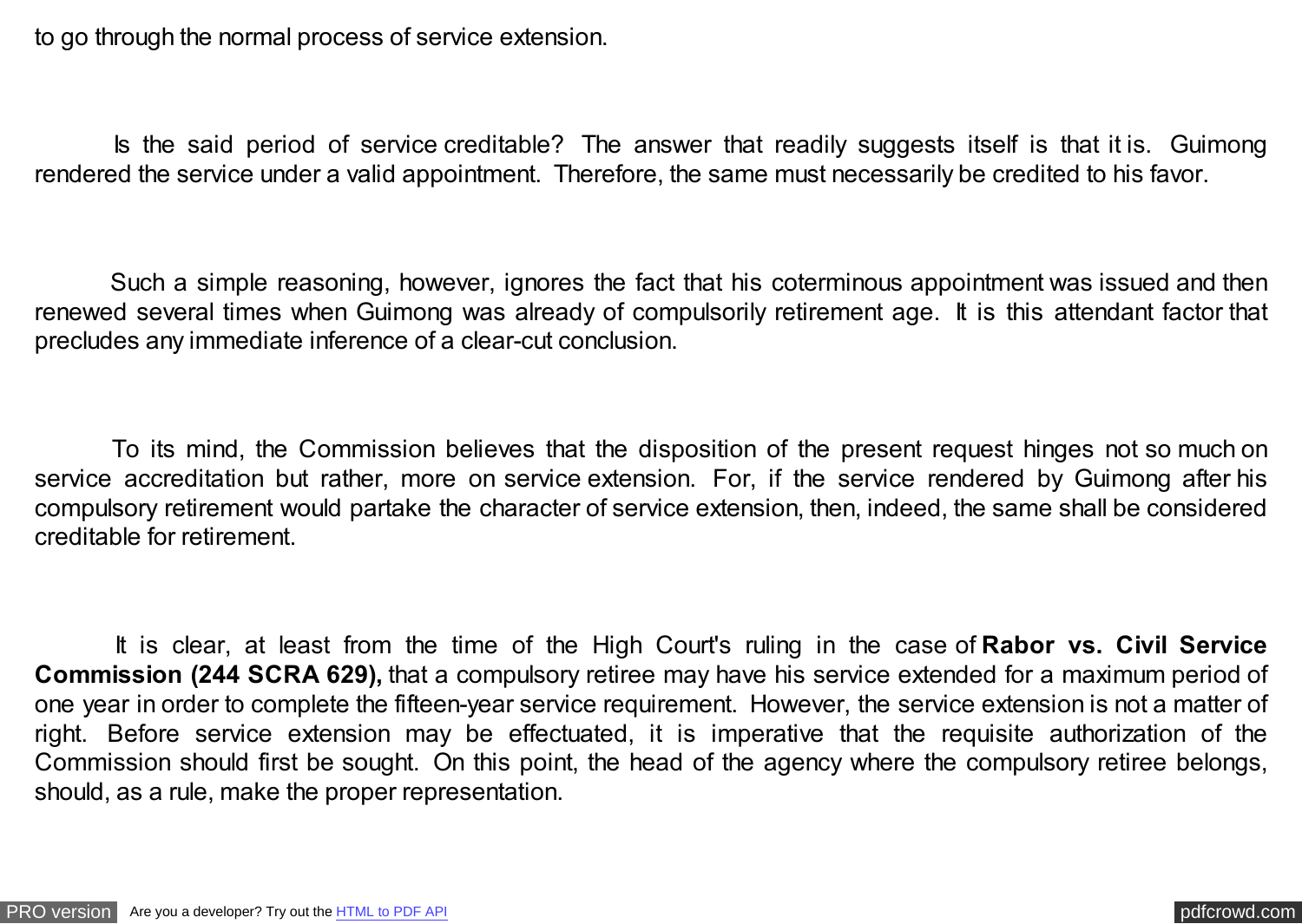In the case of Guimong, it is clear that no such authorization from the Commission, much less any request for service extension from the City Mayor, obtains. His continuance in office was merely by virtue of a coterminous appointment, which was renewed yearly until December 2002. In strict legal standpoint, this repeated appointment, though duly approved, cannot take the place of the Commission's authorization for a service extension.

 Nonetheless, it cannot be lost sight of that in 2001, the Commission promulgated **CSC Memorandum Circular No. 27,** which stipulates, insofar as it is pertinent to the present case, as follows:

 *"A person appointed to a coterminous/primarily confidential position who reaches the age of 65 years is considered automatically extended in the service until the expiry date of his/her appointment or until his/her services are earlier terminated."*

 The aforequoted rule does away with the necessity of seeking the permission of the Commission with regard to the service extension of compulsory retirees holding coterminous or primarily confidential positions, like Guimong. Under the said rule, their service is deemed automatically extended until the expiry date of their appointment or until their service is sooner terminated.

 Now, the abovementioned rule entered into force and effect in 2001 or three (3) years after Guimong reached his compulsory retirement. As a rule, an administrative regulation or policy, just like a statute, shall not be made to operate retroactively, unless the intent to do so is manifest. Excepted to this are rules and regulations that are remedial or curative in character like those pertaining to matters of retirement, which should be liberally construed and administered in favor of the persons intended to be benefited thereby.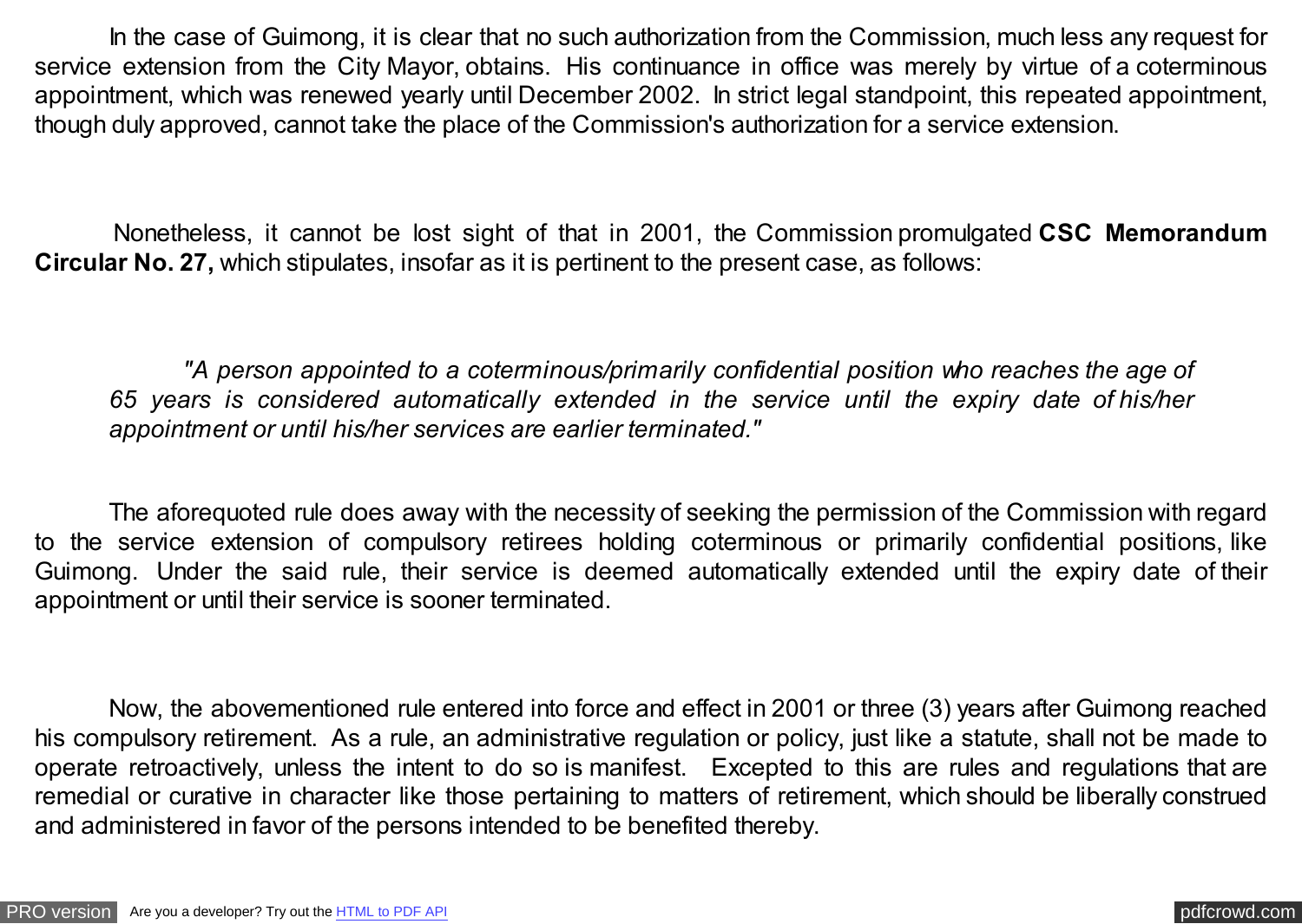The rule enunciated in CSC Memorandum Circular No. 27, s. 2001 is one such curative or remedial measure, thus, susceptible of retroactive application. It intends to supply defects and abridge superfluities in the existing policy on service extension of retiring government personnel. Its promulgation is designed to facilitate the extension of service of a certain class of retirees in order to spare them from the rigors of cumbersome and tedious administrative regulations. Verily, this is in keeping with the postulate that retirement measures are aimed at assisting retirees in old age, not at punishing them for having survived . **(In Re: Martin, 187 SCRA 477)**

 From the foregoing disquisition, it may be said that Guimong's service after his compulsory retirement may be deemed as constituting service extension, for which reason, it is creditable. But to what extent shall the service be deemed creditable?

 The Commission is of the view that **Section 12 (a) of CSC Memorandum Circular No. 27, s. 2001** is still applicable in so far as it limits service extension only to a maximum period of one (1) year. Said section provides as follows:

 *"Section 12. a) No person who has reached the compulsory retirement age of 65 years can be appointed to any position in the government, subject only to the exception provided under subsection (b) hereof.*

 *"However, in meritorious cases, the Commission may allow the extension of service of a person who has reached the compulsory retirement age of 65 years, for a period of six (6) months only unless otherwise stated. Provided, that such extension may be for a maximum period of one (1) year for one who will complete the fifteen (15) years of service required under the GSIS Law."*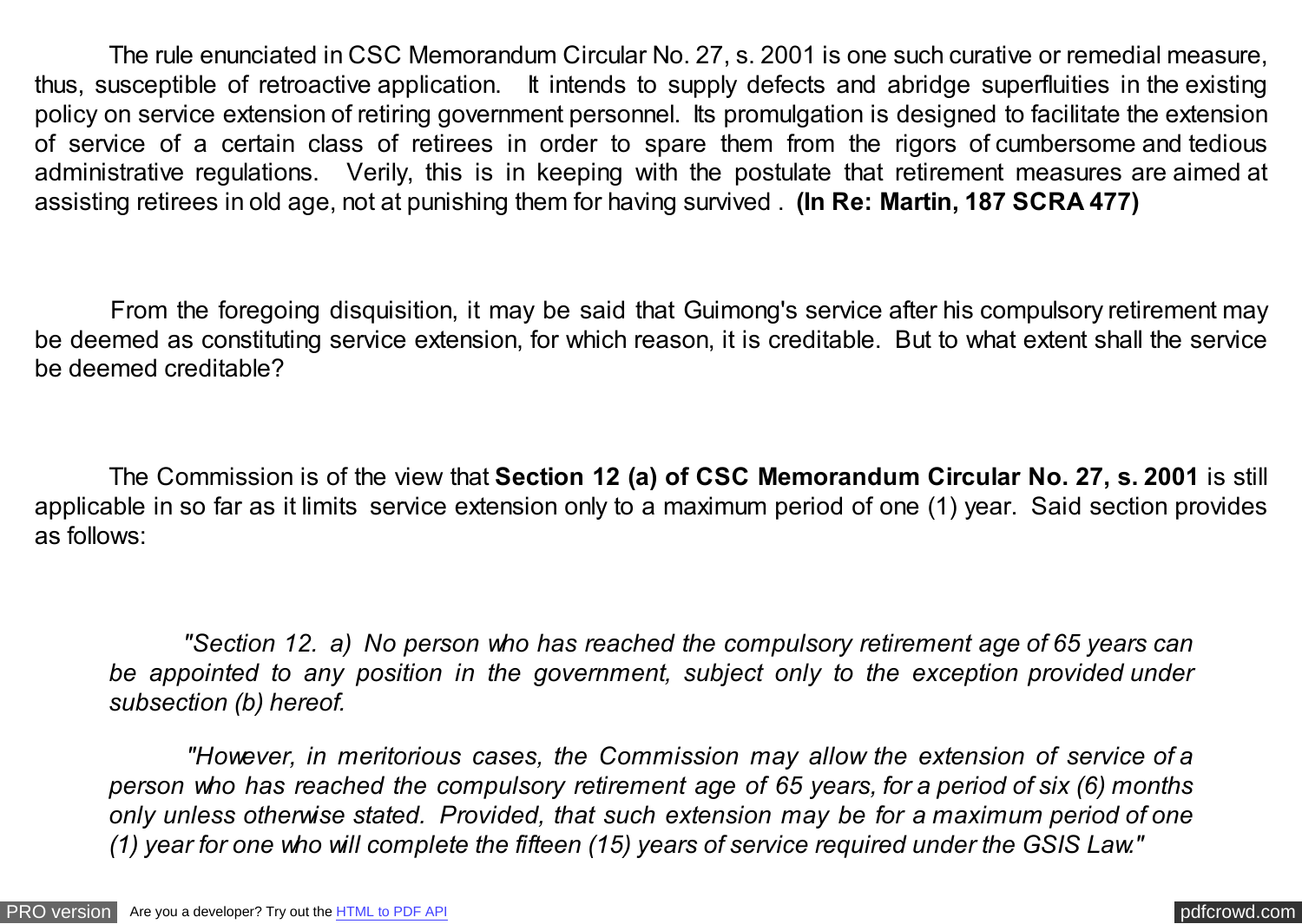Under existing Civil Service rules, service extension shall be good only for one (1) year. It is to be understood that the new rule does not seek to dispense with the said limitation. For otherwise, the new rule would result in the unbridled and unlimited extension of service, giving rise to the absurd situation contemplated in the **Rabor** case, *supra:*

 *"Cena laid heavy stress on the interest of retirees or would be retirees, something that is, in itself, quite appropriate. At the same time, however, we are bound to note that there should be countervailing stress on the interests of the employer agency and of other government employees as a whole. The results flowing from the striking down of the limitation established in Civil Service Memorandum Circular No. 27 may well be 'absurd' and 'inequitable,' as suggested by Mme Justice Grino-Aquino in her dissenting opinion. An employee who has rendered only three (3) years of government service at age sixty-five (65) can have his service extended for twelve (12) years and finally retire at the age seventy-seven (77). This reduces the significance of the general principle of compulsory retirement at age sixty-five (65) very close to the vanishing point."*

Furthermore, to allow the service extension of compulsory retirees appointed to confidential or coterminous positions to coincide with the duration of their confidential or coterminous appointment would be to accord them undue preference to the discrimination of retiring employees holding permanent appointments. There is no rhyme or reason to such an unequal treatment. At best, therefore, the creditable period under the automatic service extension espoused in the CSC Memorandum Circular No. 27, s. 2001, would be one (1) year. Anything in excess of that shall not form part of government service.

 However, the Commission takes exception to the case of Guimong who, records show, has been paying GSIS retirement premiums from May 1998 (the date when he is supposed to compulsorily retire) to December 2002. Thus, with this fact alone, the request of Guimong for accreditation of the period from May 1998 to December 2002 should be granted. It would be highly iniquitous if after paying retirement premiums, Guimong should be denied accreditation, when the request is primarily for the purpose of claiming retirement benefits for the said period.

In sum, on the grounds of equity, the Commission considers the service rendered by Guimong after his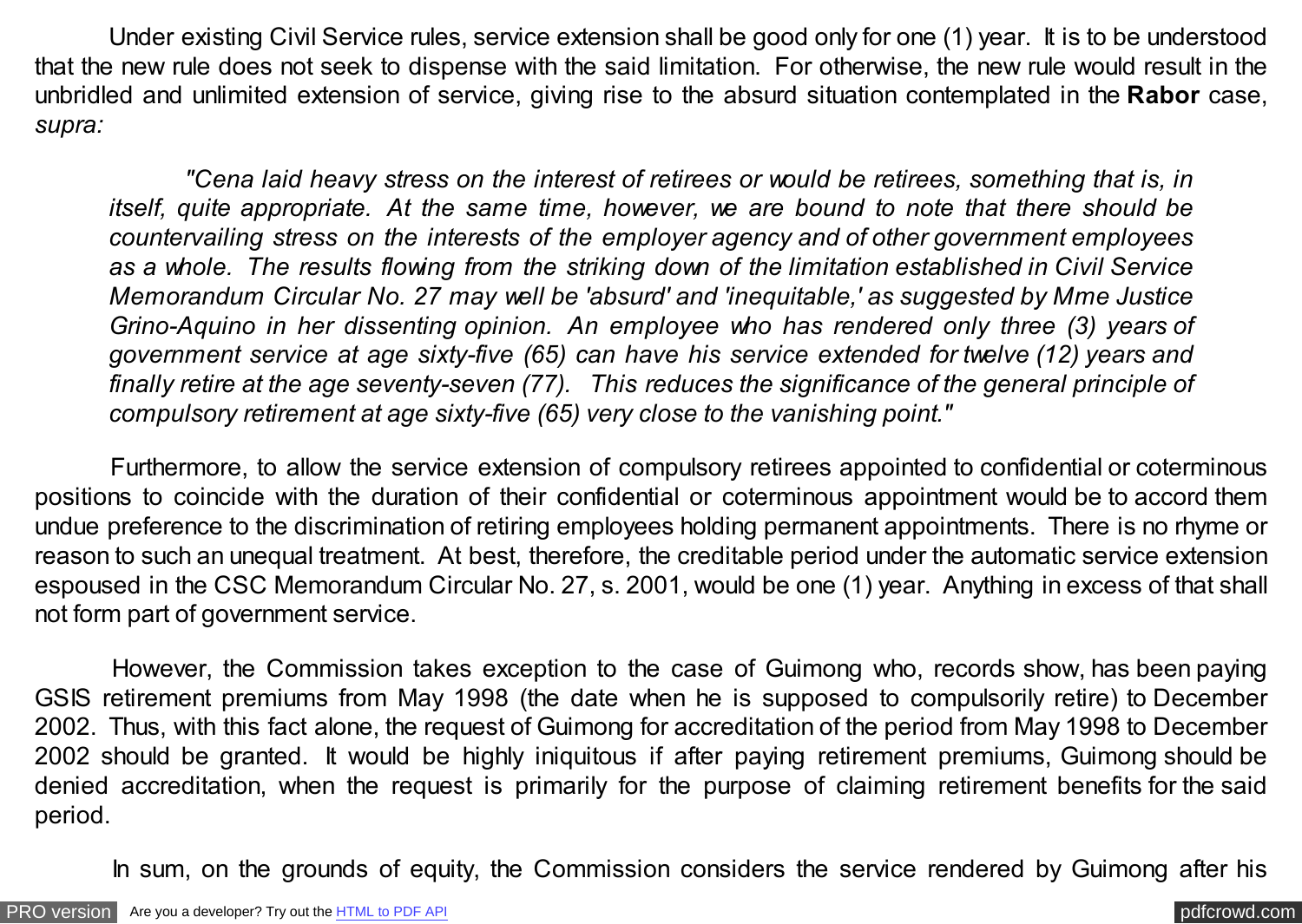compulsory retirement as creditable for purposes of retirement because he already paid retirement premiums during the said period. Be it emphasized that, considering the position of the Commission on this matter, it shall not grant a similar request for accreditation more than the one year beyond the age of 65.

 **WHEREFORE,** foregoing premises considered, the request of Atty. Benjamin G. Guimong for accreditation of his service from May 26, 1998 to December 31, 2002 is hereby **GRANTED** . His service for the said period is accredited as part of his government service for the purpose of retirement.

Quezon City, November 4, 2004

**(SGD)**

### **J. WALDEMAR V. VALMORES**

Commissioner

**(SGD)**

## **KARINA CONSTANTINO-DAVID**

Chairman

# **VACANT**